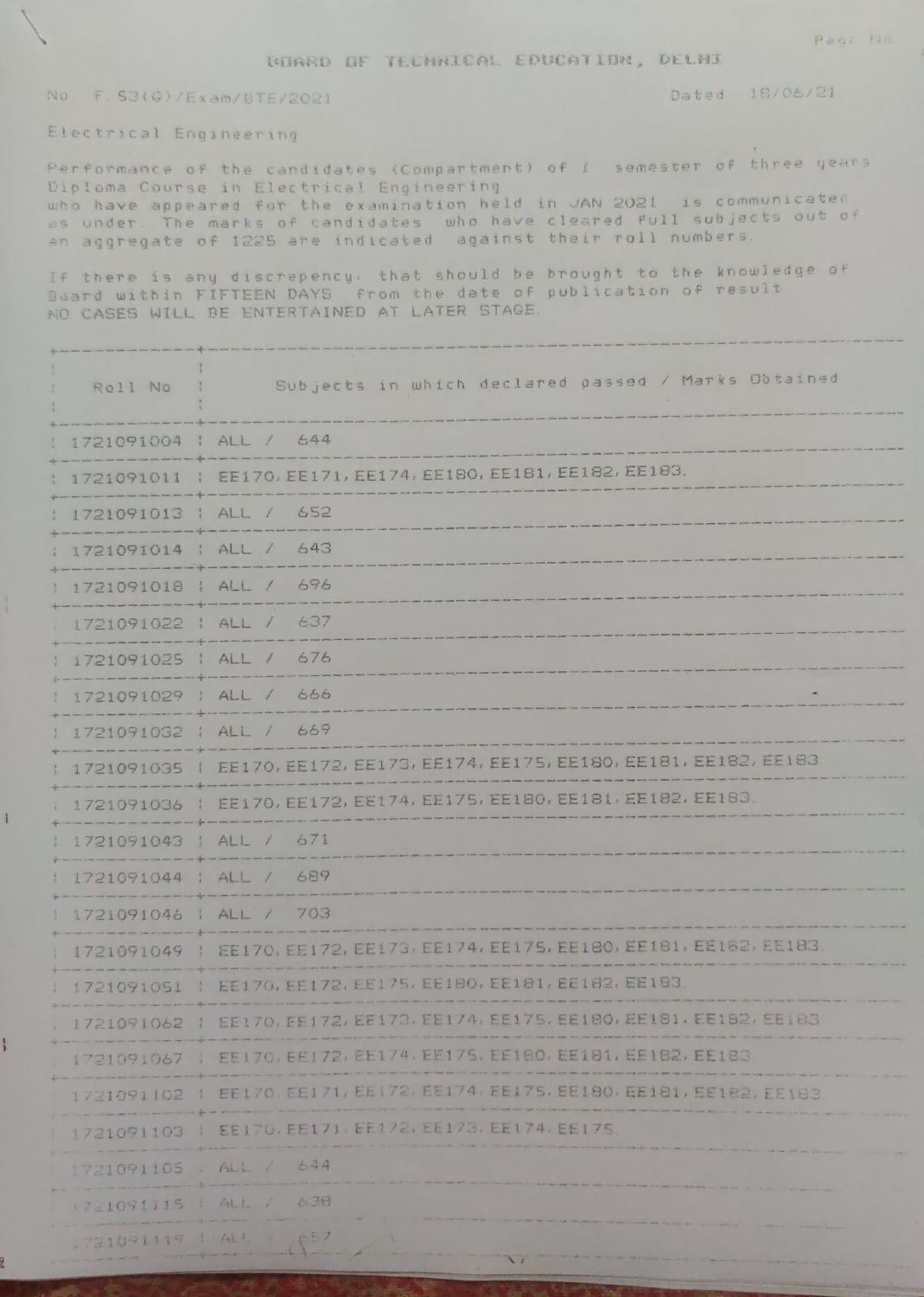$\overline{a}$ 

Page no. E

| : Roll No                                                                                           | Subjects in which declared passed / Marks Obtained                            |
|-----------------------------------------------------------------------------------------------------|-------------------------------------------------------------------------------|
|                                                                                                     | ; 1721091122 ; EE170, EE172, EE173, EE174, EE175, EE180, EE181, EE182, EE183. |
|                                                                                                     | 1721091126   EE170, EE171, EE172, EE174, EE175, EE180, EE181, EE182, EE183    |
|                                                                                                     | : 1721091130 : EE170, EE172, EE174, EE175, EE180, EE181, EE182, EE183         |
| the price water class to be about them about the same cold and the same space and the               | ; 1721091132 ; EE170, EE172, EE174, EE175, EE180, EE181, EE182, EE183         |
| 1 1721091141   ALL / 663                                                                            |                                                                               |
|                                                                                                     | 1 1721091142   EE170, EE171, EE172, EE174, EE175, EE180, EE181, EE182, EE183. |
| the policies are the contract them are the contract the contract of the contract of the contract of | 1721091149   EE170, EE171, EE172, EE174, EE175, EE180, EE181, EE182, EE183.   |
| : 1721091151 : ALL / 715                                                                            |                                                                               |
|                                                                                                     | : 1721091154 ; EE170, EE172, EE173, EE174, EE175, EE180, EE181, EE182, EE183. |
| : 1721091162 ; ALL / 692                                                                            |                                                                               |
| Checked by                                                                                          | Rechecked by                                                                  |

 $\epsilon$ 

Checked by

Rechecked by